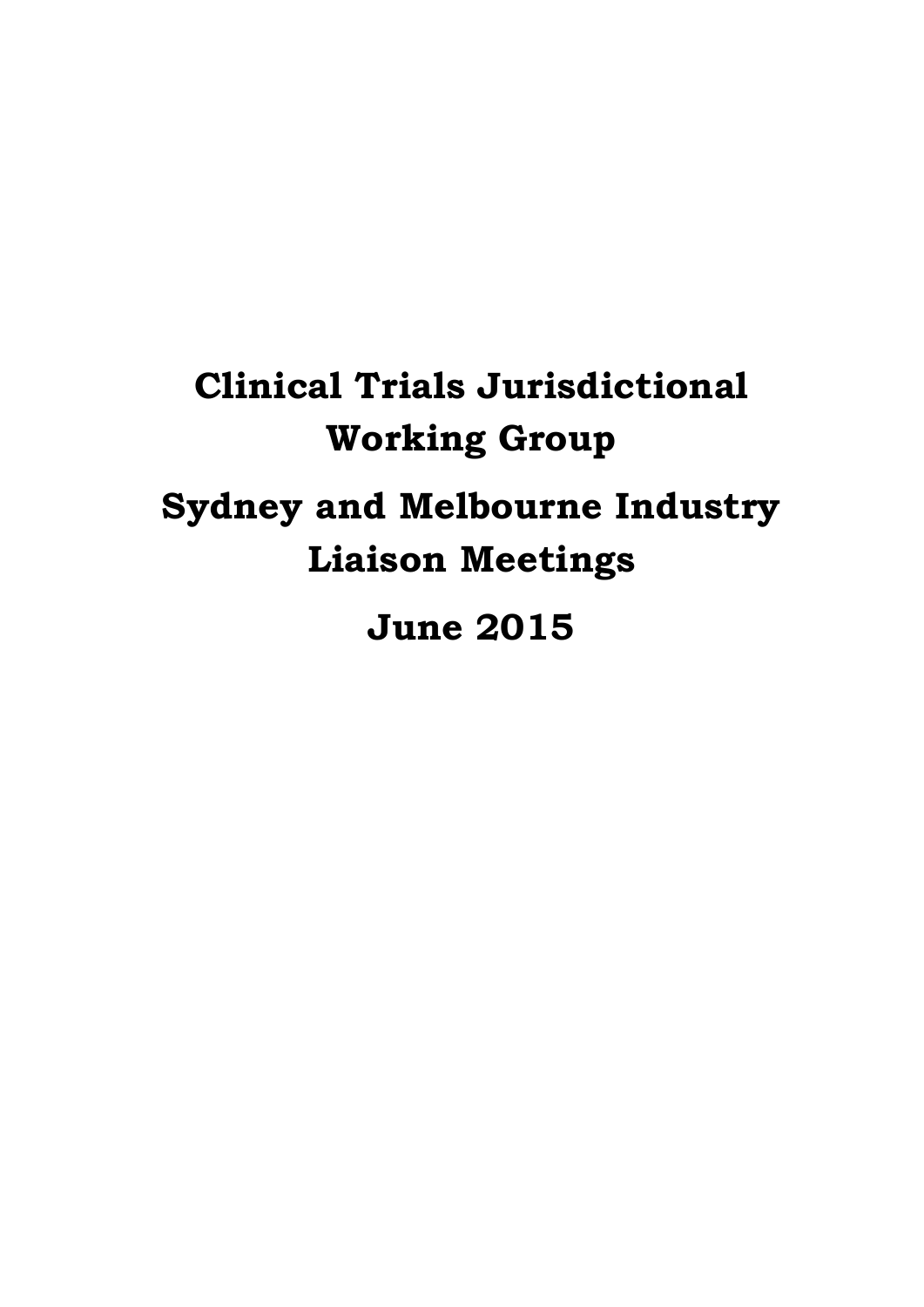#### **Acknowledgement**

This document was prepared by the Commonwealth of Australia on behalf of the Clinical Trials Jurisdictional Working Group (CTWG). The CTJWG comprises representatives from all Australian jurisdictions.

#### **Copyright**

© 2016 Commonwealth of Australia as represented by the Department of Health

This work is copyright. You may copy, print, download, display and reproduce the whole or part of this work in unaltered form for your own personal use or, if you are part of an organisation, for internal use within your organisation, but only if you or your organisation:

- (a) do not use the copy or reproduction for any commercial purpose; and
- (b) retain this copyright notice and all disclaimer notices as part of that copy or reproduction.

Apart from rights as permitted by the *Copyright Act 1968* (Cth) or allowed by this copyright notice*,* all other rights are reserved, including (but not limited to) all commercial rights.

Requests and inquiries concerning reproduction and other rights to use are to be sent to the Communication Branch, Department of Health, GPO Box 9848, Canberra ACT 2601, or via email to copyright@health.gov.au.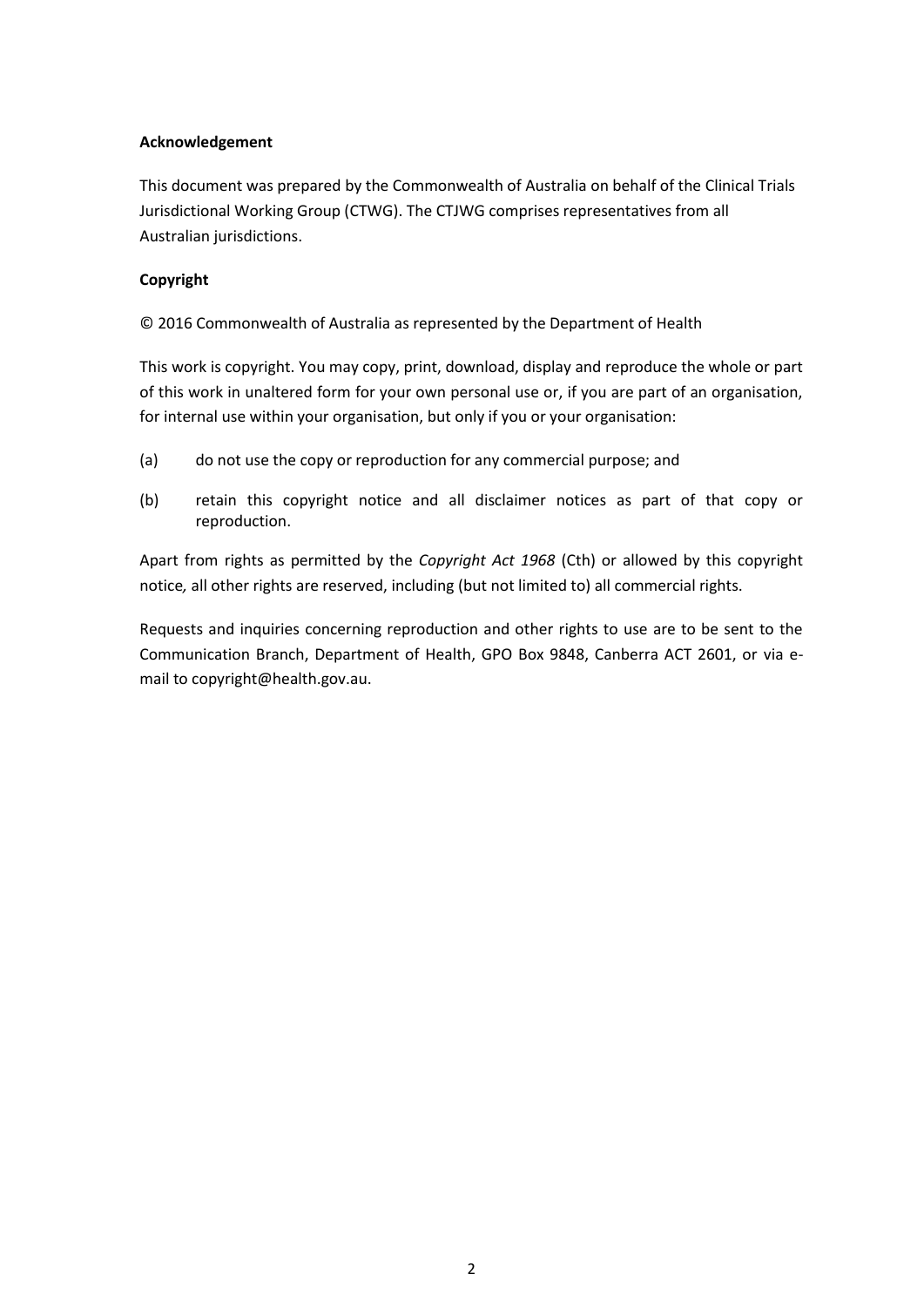# **Background**

The benefits of clinical trials are multiple and diverse and are estimated to be worth about \$1 billion to the Australian economy each year. The environment in which clinical trials are conducted is complex with every study requiring ethics and site approval before it can commence.

A body of work is underway to improve the Australian clinical trials environment, with a view to improving health outcomes and increasing international investment in Australia. A range of committees and stakeholders are working to progress improvements that will:

- enhance participation in clinical trials by both health practitioners and patients;
- continue to build a best practice, quality driven clinical trials sector;
- facilitate a predictable operating environment for clinical trials (in terms of, e.g. costs, time to obtain the necessary approvals, and time to recruit the required numbers of patients); and
- ensure that Australia's clinical trials capability and capacity is internationally competitive.

The Clinical Trials Jurisdictional Working Group (CTJWG) is one of the key committees established by Australian governments to achieve productive change in the clinical trials environment. The CTJWG was established under the auspices of the Council of Australian Governments Health Committee to identify and address barriers and enablers to multijurisdictional clinical trials. It involves senior officials from the Commonwealth, state and territory health departments, and the National Health and Medical Research Council (NHMRC). The CTJWG works in collaboration with other key stakeholders, including the NHMRC and the Clinical Trials Advisory Committee (CTAC), to progress its program of work.

To identify Australia's strengths and weaknesses in clinical trials and opportunities for investment in overall competitiveness the CTJWG held a 'Round Table' in Melbourne, on 3 February 2015, to discuss niche markets and potential opportunities for promoting Australia's competitive advantages. There was also discussion on ways in which to promote Australia as a preferred location for conducting clinical trials. Key themes emerging from the discussions informed development of the CTJWG Implementation Plan, which includes four priority areas:

- improving efficiency of clinical trial recruitment and accruals;
- enhancing national consistency for ethics and governance;
- establishing a metrics system and promoting ICT interoperability; and
- strategically positioning Australia as a preferred location for clinical trials.

The CTJWG subsequently convened meetings in Melbourne and Sydney on 25 and 30 June 2015 respectively, to share and test its identified priorities and work program. The purpose was to harness the experience and perspectives of contract research organisations (CROs) and front-line industry representatives and gain a better understanding of their current priorities for the clinical trials sector. Participants were given the opportunity to critique the CTJWG priorities and work program, and to highlight gaps, opportunities, challenges and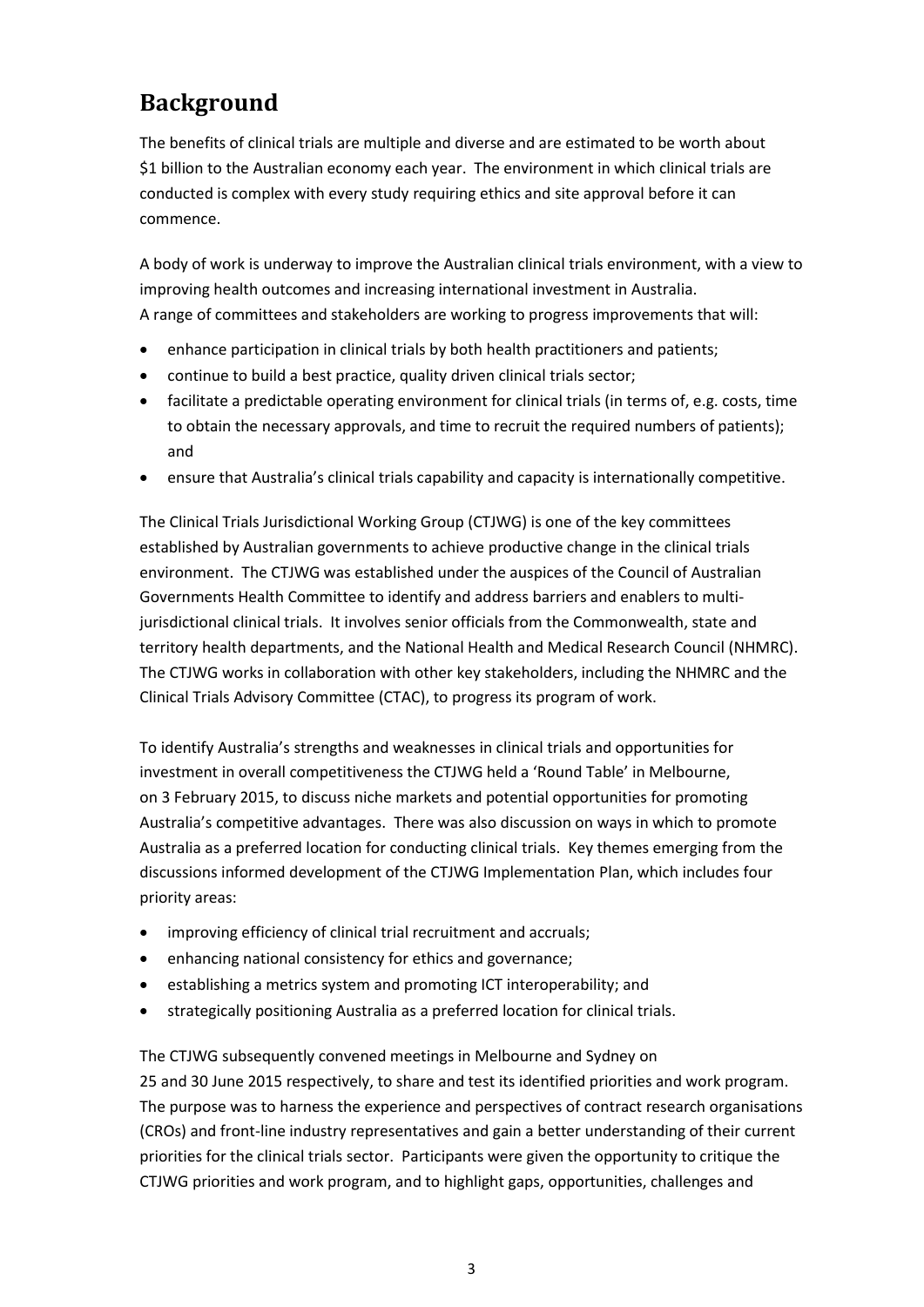solutions. Participants were also invited to engage with NHMRC pilots to test a best practice model for research governance.

This document provides a summary of feedback received from these meetings.

## **CTJWG Clinical Trials Liaison Meetings**

At the outset, participants were provided with information about work that is underway to improve the clinical trials environment in Australia. This included development of a Clinical Trials Framework for Action, which summarises activities underway by Australian governments (both state and federal) and how overall objectives will be achieved. Participants also received specific information about the CTJWG Implementation Plan, and activities underway within individual jurisdictions and by the NHMRC, the Department of Industry and Science and AusTrade. It was acknowledged that there are a multitude of players involved in clinical trials and that no one organisation/body controls the sector overall. In particular, clinical triallists and the participants of their trials ultimately drive the conduct of clinical trials, and health system managers and biotechnology, pharmaceutical and medical technology industries are pivotal to advancing the sector. Updates on other key initiatives included:

- Development and implementation of a framework for National Aggregated Statistics for clinical trials to provide governments with reliable information on clinical trial activity. This will standardise data collection across jurisdictions, provide a means of identifying gaps and barriers and facilitate a quality improvement approach to the sector.
- The conduct of pilot studies to test a best practice model of research governance at 16 sites around the country (NHMRC).
- Enhancement of the AustralianClinicalTrials.gov.au website in an effort to help boost patient participation in clinical trials (NHMRC). CTJWG is currently considering how best to enhance recruitment and is continuing to engage with stakeholders (including industry) on this and related issues.
- Re-development and costing of a standard list of clinical trial items that can be used as a starting point for negotiating clinical trial funding arrangements. The aim is to improve transparency and speed up contract negotiations between sponsors and trial sites (developed by the Independent Hospital Pricing Authority, NHMRC and Department of Health).

Participants were asked to comment on whether identified priorities and activities were appropriate, whether any key gaps existed, the types of collective action that could be taken in partnership with CROs and industry to progress improvements and/or address any identified gaps, and specific aspects that they would be prepared to contribute to. Participants were also asked to describe what a successful clinical trials environment would look like and to identify strategies to achieve this. Four key achievements were suggested as critical to overall success:

- Establishing benchmarks for clinical trial start-up timelines and approvals for both public and private institutions to drive improvements that would provide Australia with a competitive advantage in the global market.
- Improving Australia's capability for clinical trials feasibility assessments and promoting greater visibility of trials to improve efficiency and targeting of recruitment.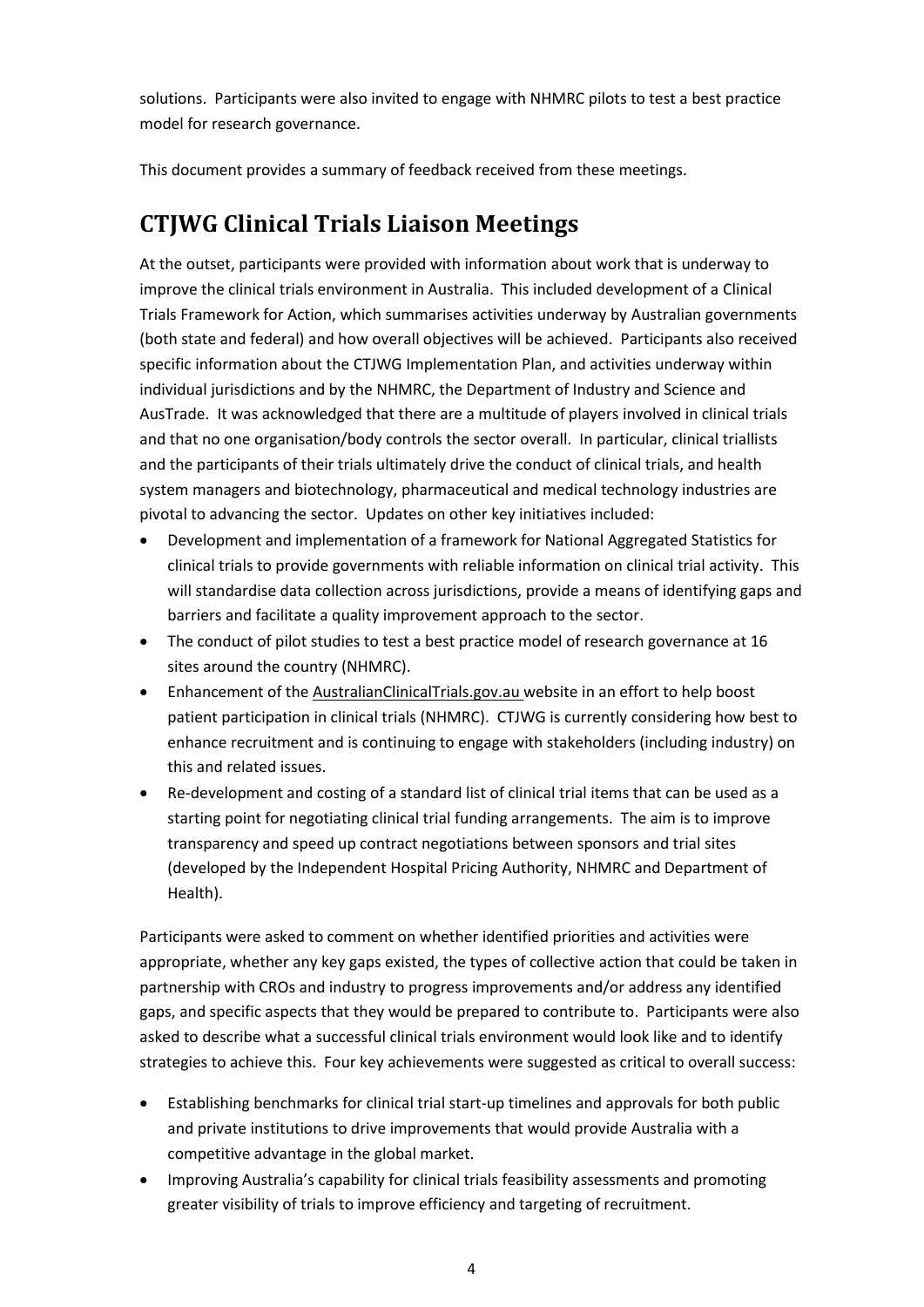- Raising the profile of clinical trials and enhancing engagement with consumers, clinicians, GPs, health care professionals, hospital administrators and the general public.
- Collaborative partnerships with pharmaceutical companies and CROs with sharing of data to inform future improvements to the sector.

More detailed feedback is summarised according to the *Clinical Trials Framework for Action* themes as outlined below.

## **Enhanced participation in clinical trials**

This aim sets out to improve patient recruitment and expand participation in clinical trials across the health sector through better awareness amongst health practitioners and the public about the importance and benefits of clinical trials. Suggestions from meeting participants relevant to this aim include:

- Raise the profile of clinical trials and their benefits to consumers, patients, general practitioners, allied health workers and health administrators. Clinical trials could be promoted through major media including newspapers, science programmes and/or TV advertisements. There could be greater focus on recruitment and changing perceptions (both within the broader medical community and the public) so that clinical trials are considered as a viable and important option for patients. Opportunities for a major recruitment drive that focuses on public education in the media and the importance of participating in clinical trials should be explored. There must also be acknowledgement that healthy and non-hospitalised people participate in clinical trials, and efforts to remove negative connotations associated with clinical trial participation through media and government campaigns.
- There are opportunities to review current approaches to informed consent and its feasibility, and also to improve study design to facilitate recruitment.
- Strategies to obtain buy in from GPs and GP networks need to be identified to assist in gaining support from the GP community.
- Consider the role of primary care services as an alternative for hosting clinical trials and explore how they can support specialists.
- Consider training sessions for study coordinators.
- Ensure that training programs for all health workers includes a mandatory component on the importance of clinical trials for the individual and the community. This training should include an overview of clinical trials conduct - processes, ethics and access to patients. This is especially important to GPs as they can be a barrier to accessing patients.

### **A best practice, quality driven clinical trials sector**

This aim seeks to build capacity and capability, and collaboration across the sector. A vibrant and active clinical research community, informative clinical trials, robust clinical networks, contract research organisations (CROs), high quality registries and effective translation of research into practice are central to a best practice, quality driven clinical trials sector. Fundamentally, they also underpin a continually self-improving health system. To this end, participants suggested: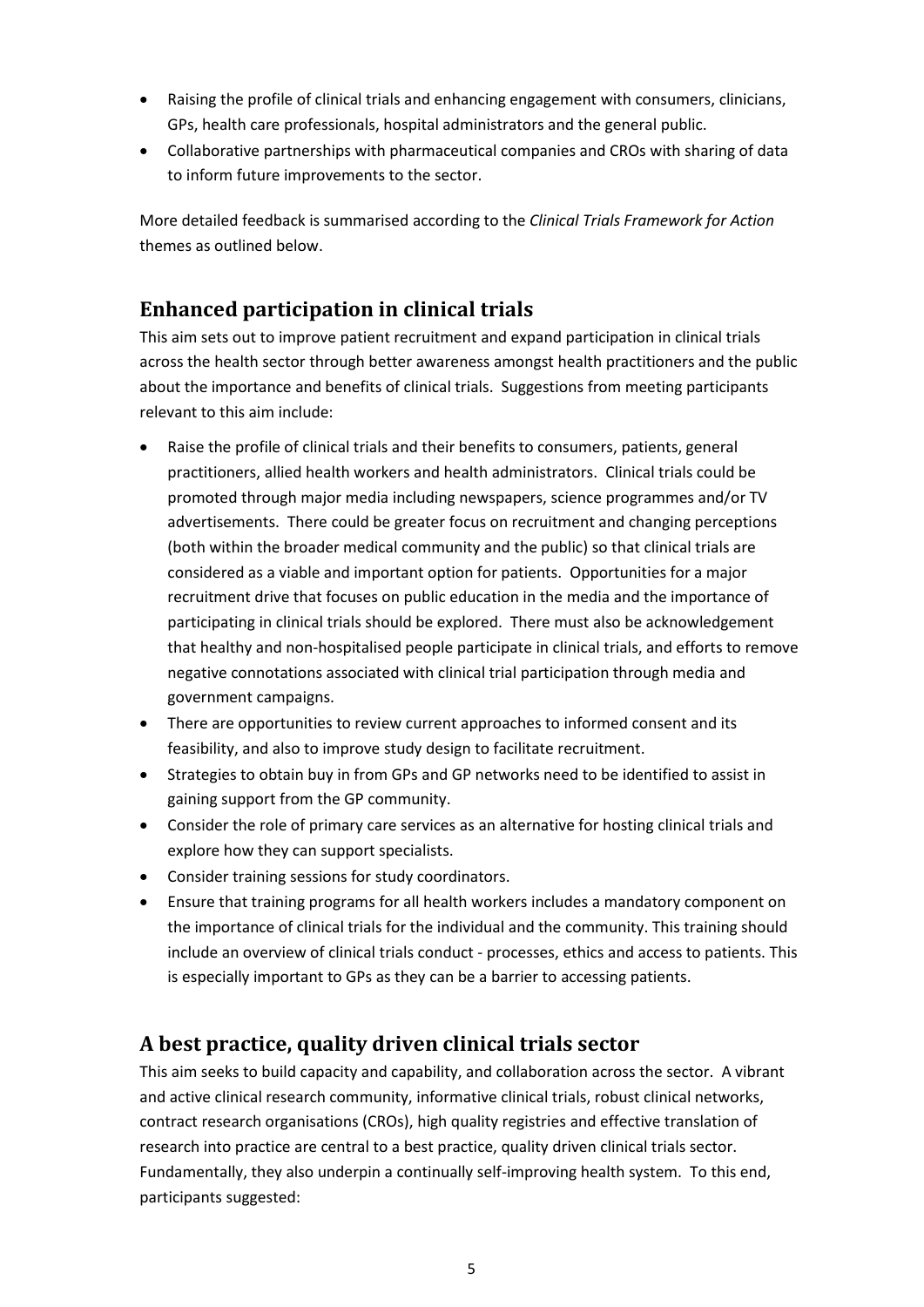- Embedding clinical research within the health system, potentially through incorporation of appropriate key performance indicators (KPIs) into performance agreements of hospital administrators and chief executive officers.
- Centralising resources for clinical research within institutions to increase efficiencies. Resources should be provided to investigators and study coordinators at the site level, and sharing of resources across departments should be enabled, which could also provide a single point of contact for trials.
- More transparent and consistent interpretation of governmental approval processes from an operational perspective (such as training requirements and documentation, site initiation etc), with standardisation of associated templates.
- Consider incorporation of clinical trial KPIs for local health areas/networks in order to embed clinical trials into service provision.
- Further engagement of clinical research professionals working locally within sponsor organisations or with CROs.

#### **Predictable and efficient operating environment for clinical trials**

Significant progress has been made to streamline the operating environment for clinical trials and further work is underway. Enhancing consistency and standardisation of processes to enable delivery of trials in a repeatable and predictable manner across sites and jurisdictions is essential to this aim. A set of strategic and organisational level metrics to increase transparency, reduce variation, and drive a quality improvement approach across the clinical trials sector are also critical. A summary of potential additional actions with respect to this aim as suggested by participants include:

- Given that consistency in clinical trials start-up times is critical, there is a need to achieve shorter start-up times than that of current competitors in the Asia-Pacific region without compromising quality of review. Establishing target approval timelines in Australia of 2-4 months for both public and private institutions would enable a more competitive advantage in the global market.
- Options for embedding improvements to governance processes should be explored. This work is ongoing and will incorporate findings from pilots of the good governance approach to research governance, as relevant and appropriate, once pilots are complete. A national governance framework should also be considered, as well as potential roles and incentives for governance officers to champion clinical trial approvals.
- The possibility of additional data collection through Human Research Ethics Committees (HRECs) and governance offices should be explored.
- Exploring data linkage capabilities and other data sources from non-public organisations, GP networks and other non-hospital and independent research groups may also be beneficial.
- Explore the potential of smaller sites to conduct more clinical trials in order to provide more choice for global sponsors.
- Promote transparency of costs at sites and identify reliable sites for recruitment.
- Improving accuracy and capability of feasibility assessments.
- Increase time investigators are involved in clinical trials.